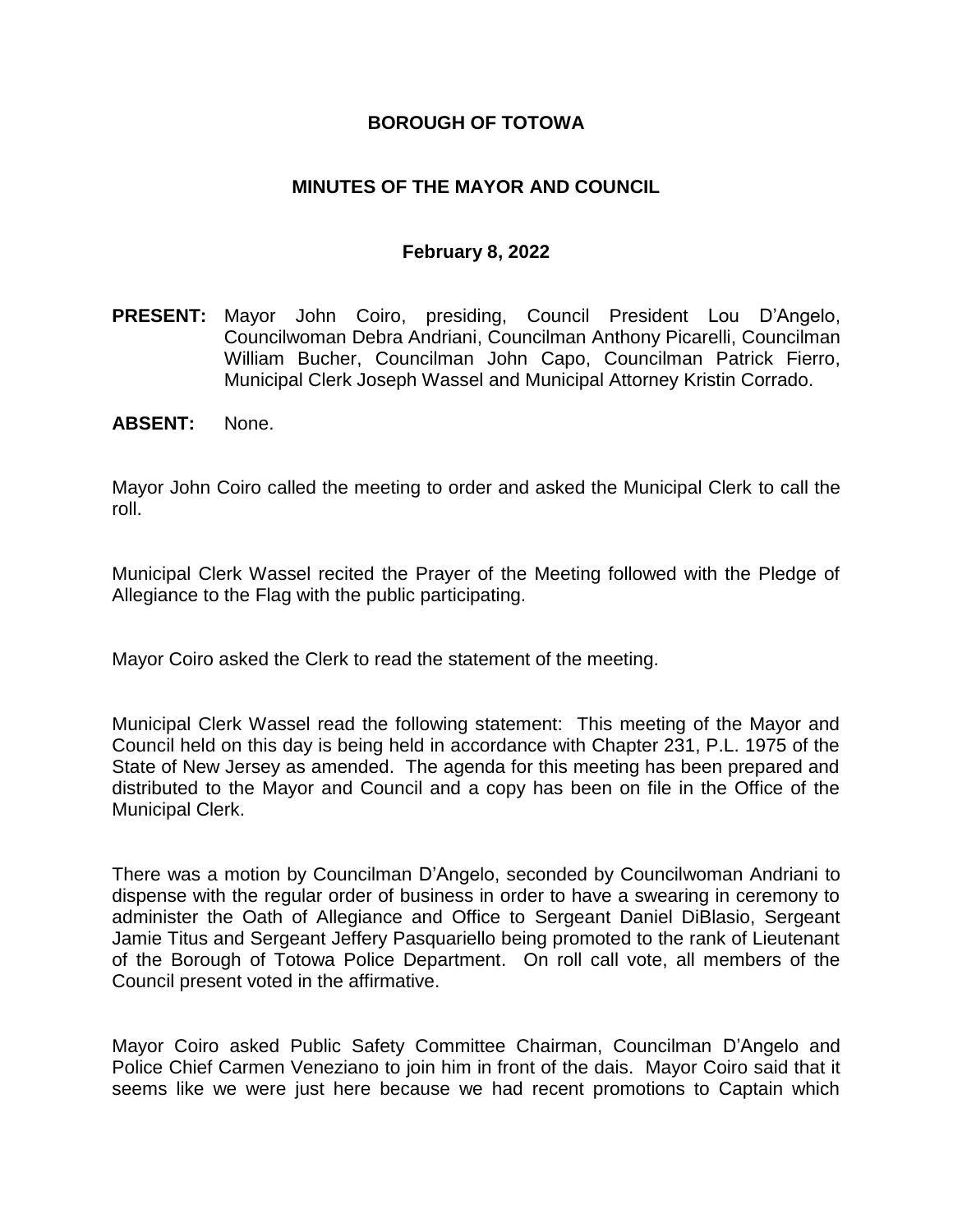opened up spots for Lieutenant, so tonight we will have promotions to Lieutenant and all three of our Sergeants being promoted are qualified and deserving and we are very proud.

Mayor Coiro asked Sergeant Daniel DiBlasio, Sergeant Jamie Titus and Sergeant Jeffery Pasquariello to approach the dais to take the Oath of Allegiance and Office for the rank of Lieutenant.

Mayor Coiro administered the Oath of Allegiance and Office to Lieutenant Daniel DiBlasio with his wife Melissa holding the Bible and his children by his side, Lieutenant Jamie Titus with his wife Kinga holding the Bible and his children by his side and Lieutenant Jeffery Pasquariello with his wife Andrea holding the Bible and his children by his side.

A badge symbolic to the rank of Lieutenant was presented to Lieutenant Daniel DiBlasio, Lieutenant Jamie Titus and Lieutenant Jeffery Pasquariello by Police Chief Veneziano.

Congratulations were extended to Lieutenant Daniel DiBlasio, Lieutenant Jamie Titus and Lieutenant Jeffery Pasquariello.

Councilman D'Angelo echoed the Mayor's words, congratulated them all, said it is well deserved and wished them the best.

Police Chief Veneziano thanked the Mayor and Council for moving these promotions along, congratulated each officer and went on to give a little personal and professional history about each officer being promoted.

Lieutenant DiBlasio thanked the Mayor and Council, Chairman Peter Murphy and Chief Veneziano, and also thanked his brothers, his family and friends and said he's very humbled.

Lieutenant Titus thanked the Chief, Mayor and Council, Chairman Murphy, his wife, kids and all his family and friends.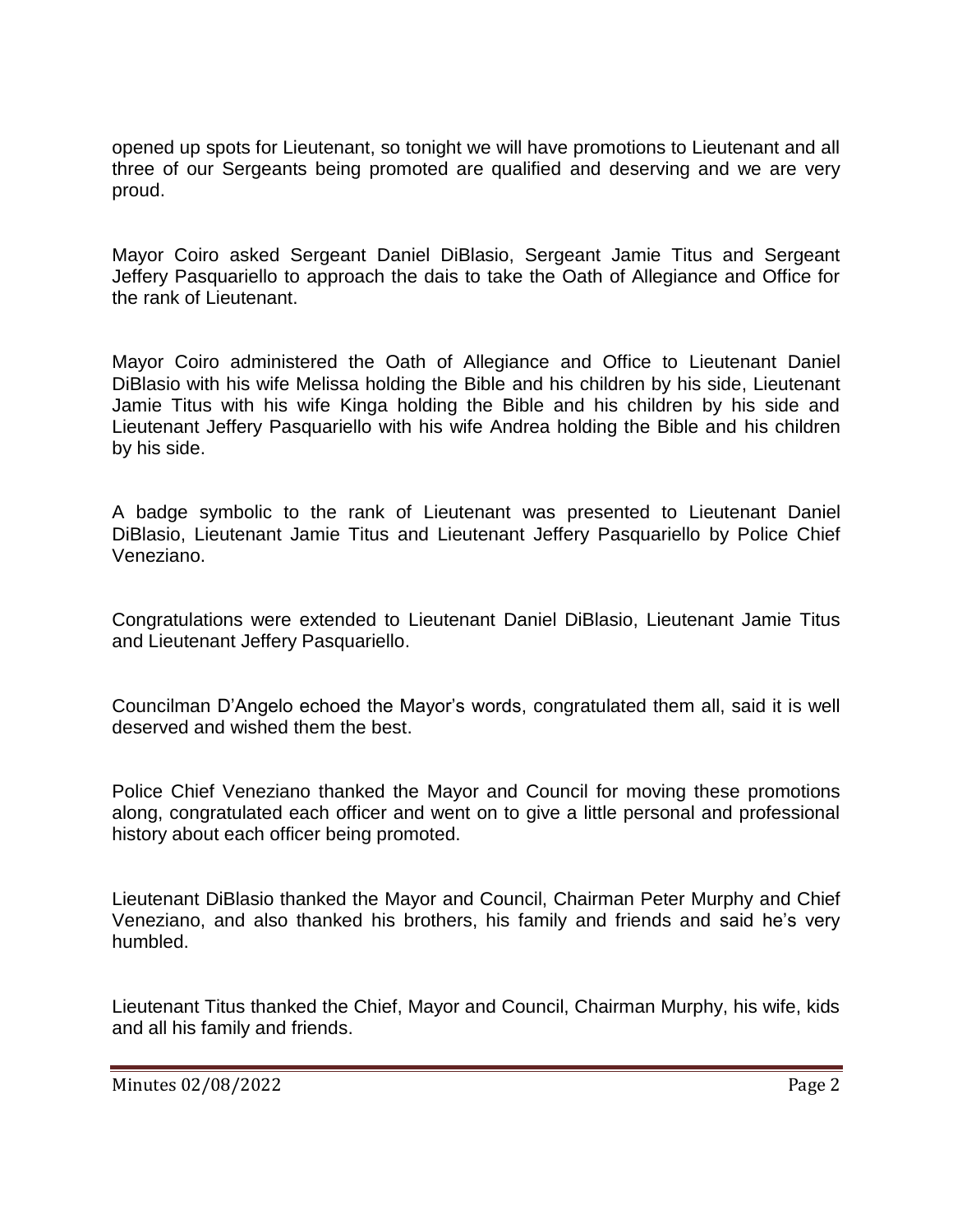Lieutenant Pasquariello thanked the Mayor and Council, Chairman Murphy and Chief, his family and friends.

Mayor Coiro announced that there will be a short recess to allow all family and friends to congratulate the promoted officers.

There was a motion by Councilman D'Angelo, seconded by Councilwoman Andriani to revert to the regular order of business. On roll call vote, all members of the Council present voted in the affirmative.

Mayor Coiro asked if any members of the Council, the Municipal Clerk or the Municipal Attorney wished to address the Council.

There were no reports.

CITIZENS HEARD:

There were no citizens who wished to be heard.

There was a motion by Councilwoman Andriani, seconded by Councilman Picarelli to approve the Minutes of the Mayor and Council for the meeting of January 25, 2022. On roll call vote, all members of the Council present voted in the affirmative. Councilman D'Angelo abstained from the voting.

COMMITTEE ON FINANCE:

There was a motion by Councilman Picarelli, seconded by Councilman D'Angelo to approve Resolution No. 2022-04 for the payment of bills. On roll call vote, all members of the Council present voted in the affirmative.

There was a motion by Councilman Picarelli, seconded by Councilman D'Angelo to adopt the following resolution authorizing the Treasurer to issue a refund for Stacy Ann Salmond, 72 Greene Avenue, Block 79, Lot 22 due to a 100% Exemption for a 100% permanent and total disability. On roll call vote, all members of the Council present voted in the affirmative.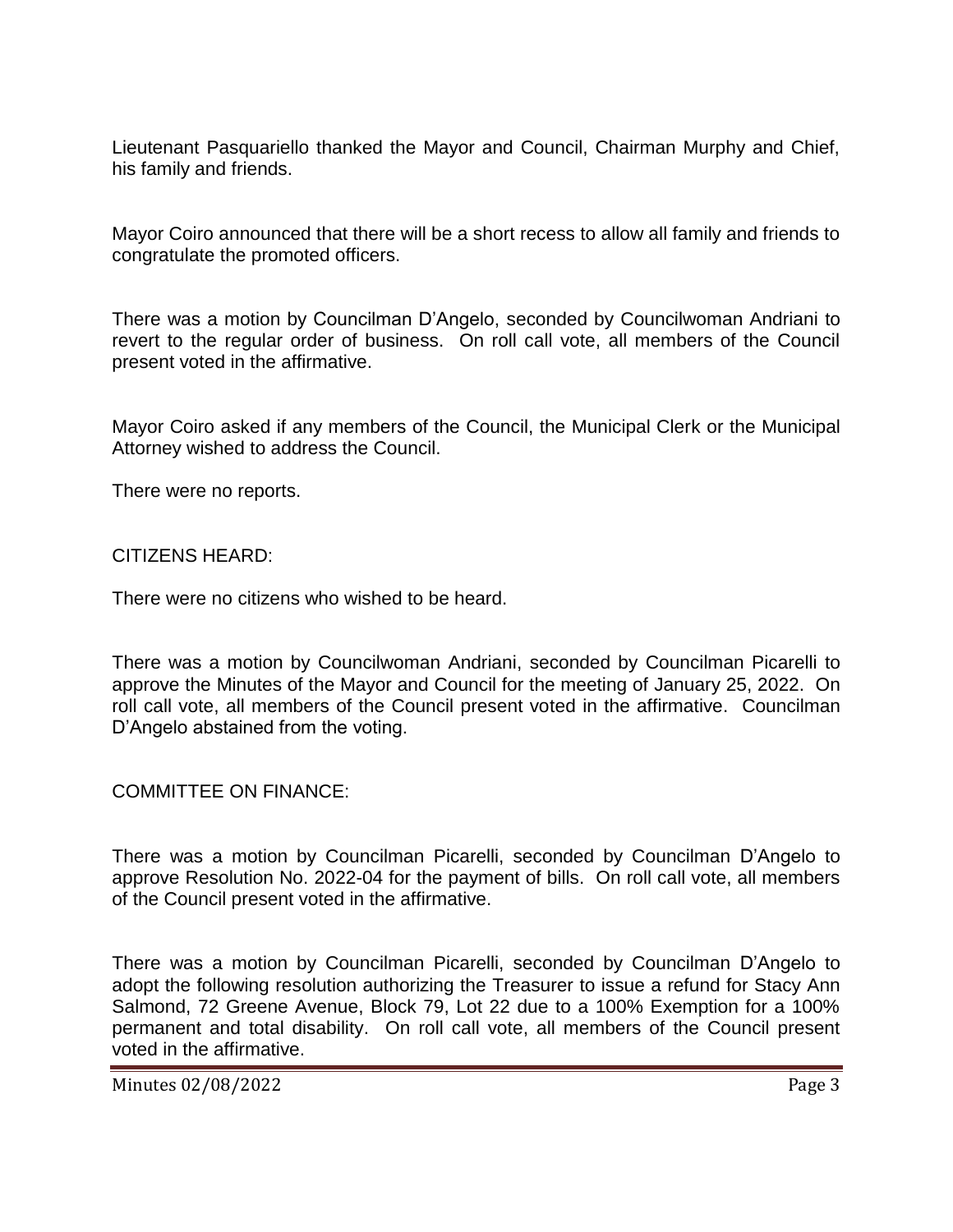## RESOLUTION

WHEREAS, Stacy Ann Salmond, 72 Greene Avenue, Block 79, Lot 22 has applied for a 100% exemption for a 100% permanent and total disability due to a service connected disability; and

WHEREAS, she meets all the requirements for the exemption; and

WHEREAS, the 100% disability became effective on June 2, 2021, and she applied for exemption on January 22, 2022; and

WHEREAS, Corelogic paid the property taxes from January 22, 2022 to March 31, 2022 in the amount of \$1,374.27, and is now entitled to a refund of \$1,374.27.

NOW, THEREFORE, BE IT RESOLVED, by the Mayor and Council of the Borough of Totowa that the Treasurer is authorized to refund \$1,374.27 to Corelogic and upon paying the refund due this property will be exempted from future tax payments.

There was a motion by Councilman Picarelli, seconded by Councilman D'Angelo to adopt the following resolution authorizing the Treasurer to issue a refund for William Santos, 617 Totowa Road, Block 154, Lot 28 due to a 100% Exemption for a 100% permanent and total disability. On roll call vote, all members of the Council present voted in the affirmative.

## **RESOLUTION**

WHEREAS, William Santos, 617 Totowa Road, Block 154, Lot 28 has applied for a 100% exemption for a 100% permanent and total disability due to a service connected disability; and

WHEREAS, he meets all the requirements for the exemption; and

WHEREAS, the 100% disability became effective on November 17, 2021, and he applied for exemption on January 22, 2022; and

WHEREAS, Corelogic paid the property taxes from January 22, 2022 to March 31, 2022 in the amount of \$1,527.11, and is now entitled to a refund of \$1,527.11.

NOW, THEREFORE, BE IT RESOLVED, by the Mayor and Council of the Borough of Totowa that the Treasurer is authorized to refund \$1,527.11 to Corelogic and upon paying the refund due this property will be exempted from future tax payments.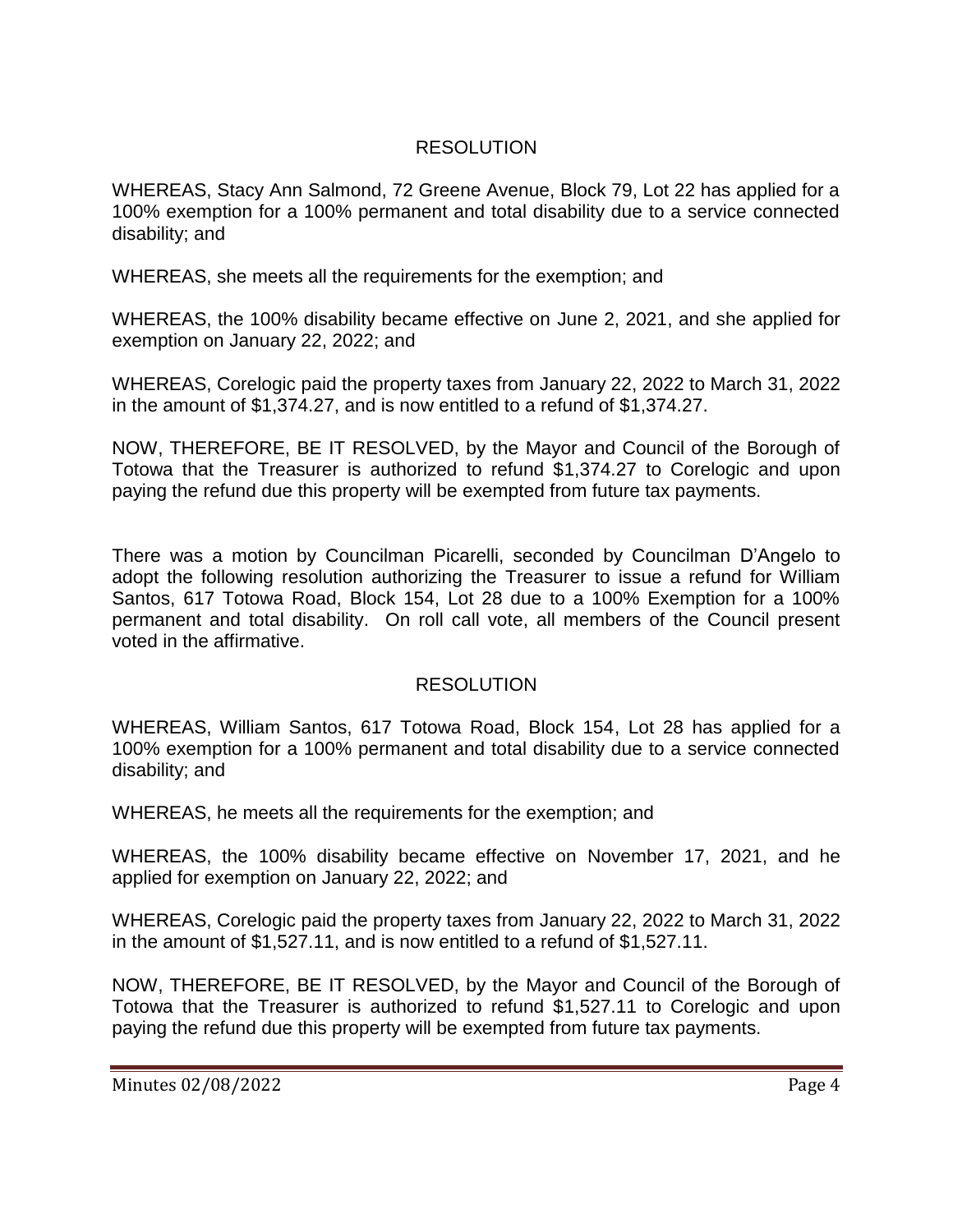There was a motion by Councilman Picarelli, seconded by Councilman D'Angelo to accept the Franchise Fees for calendar year 2021 from Cablevision (Altice) in the amount of \$111,719.00. On roll call vote, all members of the Council present voted in the affirmative.

There was a motion by Councilman Picarelli, seconded by Councilman D'Angelo to accept the Franchise Fees for calendar year 2021 from Verizon (Fios) in the amount of \$41,748.61. On roll call vote, all members of the Council present voted in the affirmative.

COMMITTEE ON PUBLIC SAFETY:

Upon the recommendation of the Committee, there was a motion by Councilman D'Angelo, seconded by Councilman Capo to appoint Nicholas Duncan as a Police Dispatcher. On roll call vote, all members of the Council present voted in the affirmative.

## MAYOR'S APPOINTMENT

### I, Mayor John Coiro, with the advice and consent of the Council do hereby appoint Nicholas Duncan as a Police Dispatcher for a term of one year expiring December 31, 2022.

There was a motion by Councilman D'Angelo, seconded by Councilman Capo to confirm the appointment. On roll call vote, all members of the Council present voted in the affirmative.

COMMITTEE ON PUBLIC WORKS:

A letter from Library Director Anne Krautheim thanking DPW Superintendent Jim Niland and Laborers Steve Filan, Joe Dulski, Mike Bastante, Mike Ardis and Josko Huljev for helping them move their furniture over to the Community Center for storage during the Library renovations was received and filed.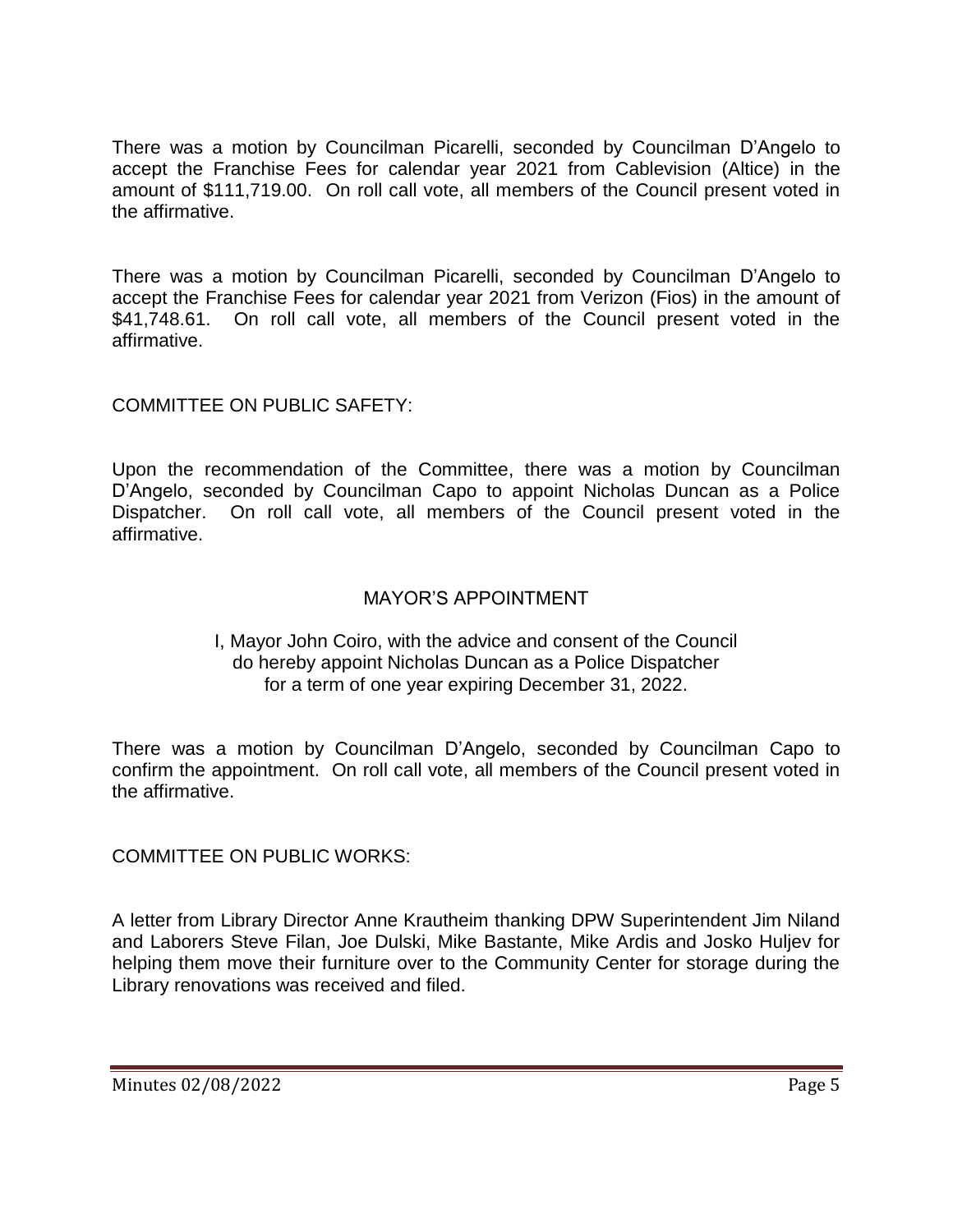# COMMITTEE ON ENGINEERING & PUBLIC PROPERTY:

There was a motion by Councilman Capo, seconded by Councilwoman Andriani to approve Payment Estimate No. 1 in the amount of \$63,279.43 to Pact Two, LLC for the William Place Pump Station Improvements. On roll call vote, all members of the Council present voted in the affirmative.

There was a motion by Councilman Capo, seconded by Councilwoman Andriani to adopt the following Resolution authorizing the application to the Passaic County Community Development Block Grant Program for the rehabilitation of the Borough's Sanitary Sewer Main on Willard Avenue from Union Boulevard to William Place. On roll call vote, all members of the Council present voted in the affirmative.

### RESOLUTION NO. 29-2022

WHEREAS, the Mayor and Council of the Borough of Totowa wishes to apply for funding from the Passaic County Community Development Block Grant Program.

NOW, THEREFORE, BE IT RESOLVED, that the Mayor and Council of the Borough of Totowa authorizes the application for and use of requested funds in the amount of \$269,100.00 from the Passaic County Community Development Block Grant (CDBG) Program for the rehabilitation of the Borough's Sanitary Sewer Main on Willard Avenue from Union Boulevard to William Place.

BE IT FURTHER RESOLVED, that if awarded, the Mayor and Council of the Borough of Totowa shall implement the activities in a manner to ensure compliance with all applicable federal, state and local laws and regulations.

There was a motion by Councilman Capo, seconded by Councilwoman Andriani to adopt the following Resolution In Support Of The Federal Fair Housing Law And New Jersey Law Against Discrimination. On roll call vote, all members of the Council present voted in the affirmative.

## RESOLUTION NO. 30-2022

### RESOLUTION IN SUPPORT OF THE FEDERAL FAIR HOUSING LAW AND NEW JERSEY LAW AGAINST DISCRIMINATION

WHEREAS, the Borough of Totowa supports Title VIII of the Civil Rights Act of 1968 (Federal Fair Housing Law) and the New Jersey Law Against Discrimination; and

Minutes 02/08/2022 **Page 6**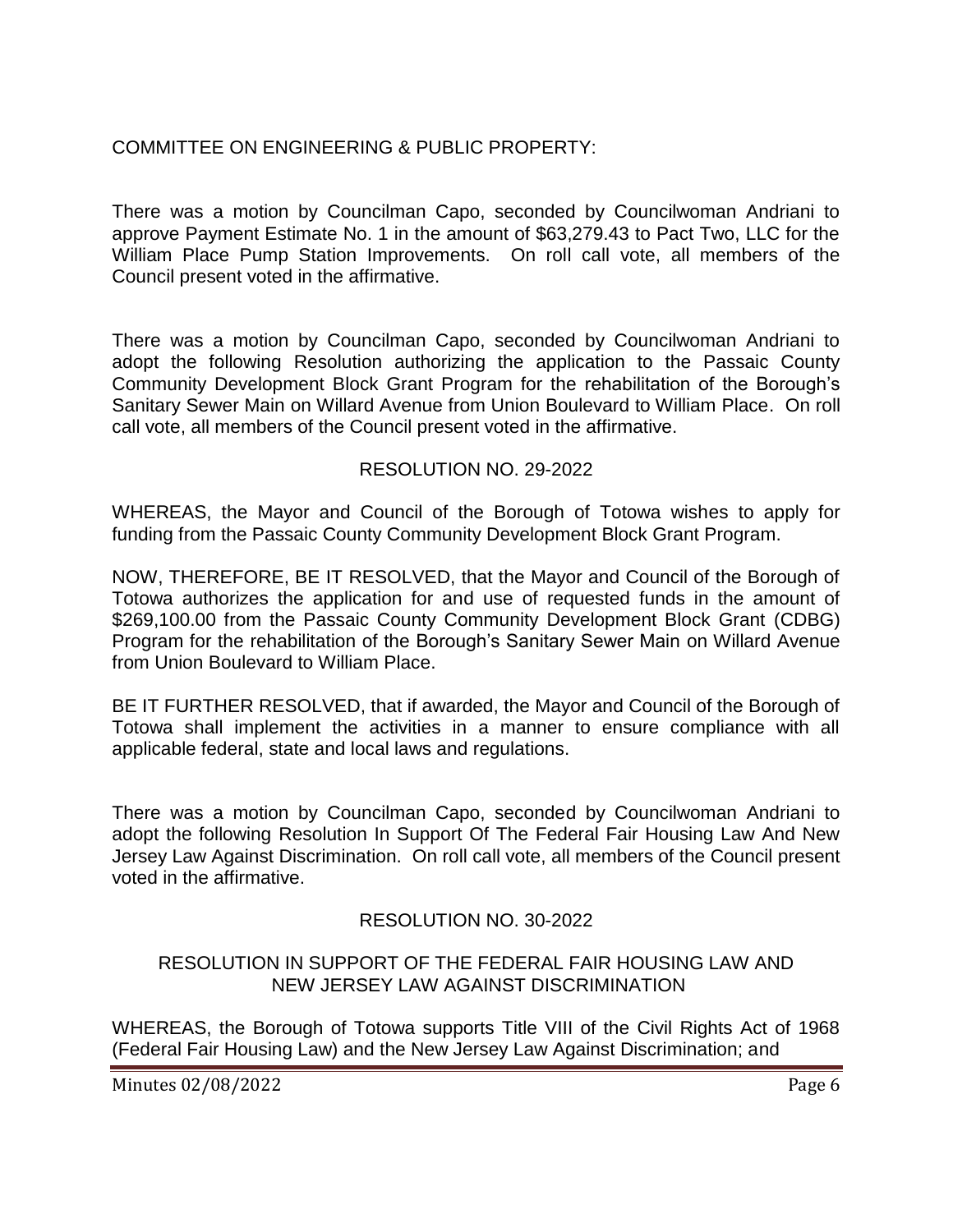WHEREAS, it is the policy of the Borough of Totowa to implement programs to ensure equal opportunity in housing for all persons regardless of race, color, religion, ancestry, sex (including pregnancy), national origin, nationality, familial status, marital or domestic partnership status, affectional or sexual orientation, atypical hereditary cellular or blood trait, genetic information, liability for military service, mental or physical disability, perceived disabilty, AIDS/HIV status and Lawful Income or Source of Lawful Rent Payment (Section 8); and

WHEREAS, the Borough of Totowa further objects to discrimination in the sale, rental, leasing, financing of housing or land to be used for construction of housing, or in the provision of brokerage services because of race, color, religion, ancestry, sex, national origin, handicap or disability as prohibited by Title VIII of the Civil Rights Act of 1968 (Federal Fair Housing Law) and the New Jersey Law Against Discrimination.

NOW, THEREFORE, BE IT RESOLVED, that the Mayor and Council of the Borough of Totowa do hereby support Title VIII of the Civil Rights Act of 1968 (Federal Fair Housing Law) and the New Jersey Law Against Discrimination as follows:

1. Within available resources, the Borough of Totowa will assist all persons who feel they have been discriminated against under one of the aforementioned categories, to seek equity under federal and state laws by filing a complaint with the New Jersey Division on Civil Rights and the U.S. Department of Housing and Urban Development, as appropriate.

2. The Borough of Totowa shall publicize this resolution and through this publicity shall cause owners of real estate, developers, and builders to become aware of their respective responsibilities and rights under the Federal Fair Housing Law, the New Jersey Law Against Discrimination, and any local laws or ordinances.

3. The Borough of Totowa will at a minimum include, but not be limited to: (1) the printing and publicizing of this resolution, a fair housing public notice and other applicable fair housing information through local media, community contacts and placement on the Municipal website and in other social media; (2) distribution of posters, flyers, and any other means which will bring to the attention of those affected, the knowledge of their respective responsibilities and rights concerning equal opportunity in housing.

COMMITTEE ON LIAISON & INSPECTION:

There was no report.

Minutes 02/08/2022 **Page 7**